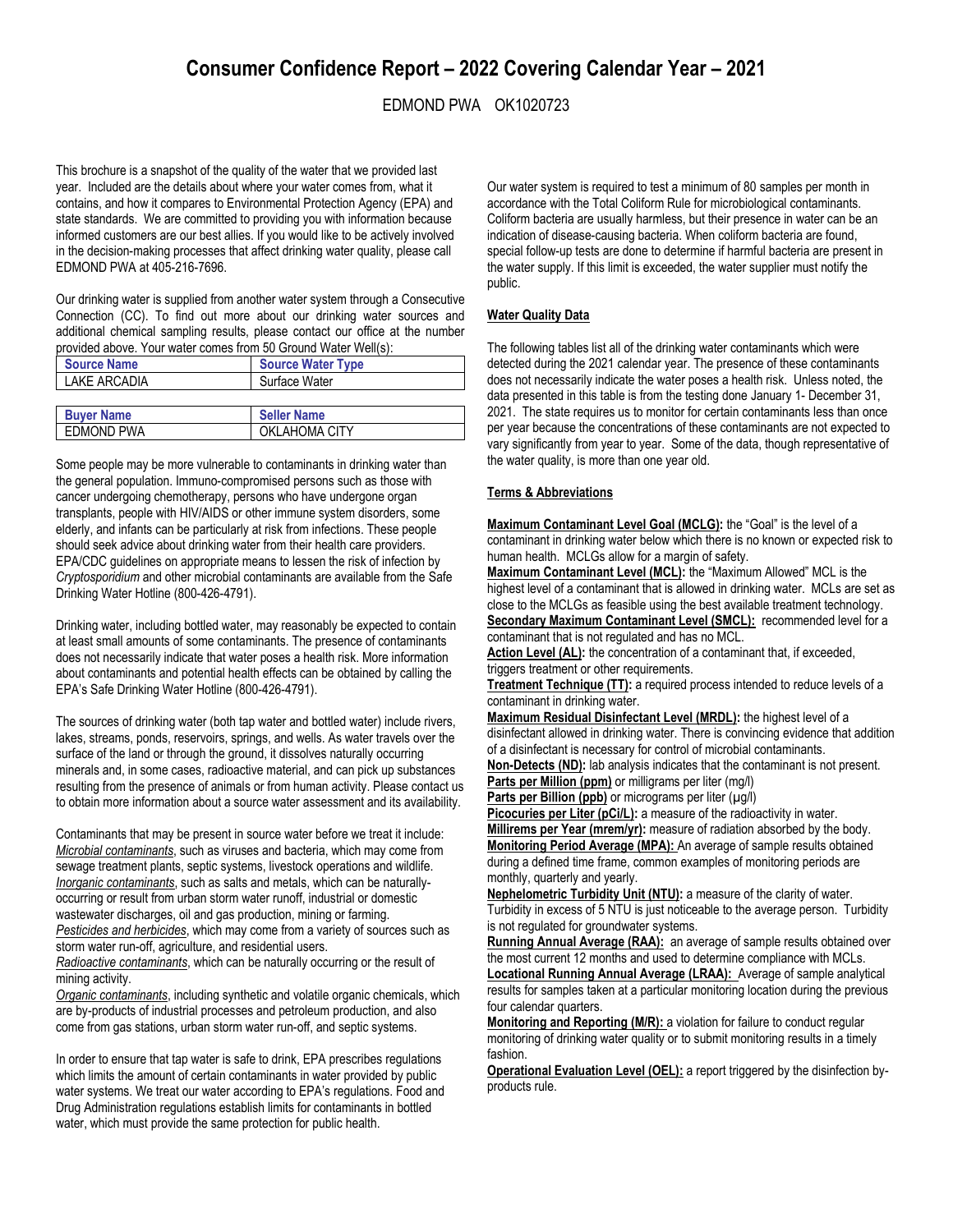## **Testing Results for: EDMOND PWA**

#### **Please Note: Because of sampling schedules, results may be older than 1 year**

| Microbiological   | Result                                                        | <b>MCL</b>                           | <b>MCLG</b> | Tvpical Source                                |
|-------------------|---------------------------------------------------------------|--------------------------------------|-------------|-----------------------------------------------|
| 'TCR)<br>COLIFORM | 25% of<br>in the month of May<br>samples returned as positive | l echnique<br>l riaaei<br>l reatment |             | Natu.<br>urally present in the<br>environment |

| <b>Regulated Contaminants</b> | <b>Collection</b><br><b>Date</b> | Highest<br>Value | Range<br>(low/high) | Unit | <b>MCL</b> | <b>MCLG</b> | <b>Typical Source</b>                                                                                         |
|-------------------------------|----------------------------------|------------------|---------------------|------|------------|-------------|---------------------------------------------------------------------------------------------------------------|
| ARSENIC                       | 7/29/2021                        | 10.6             | $1.9 - 10.6$        | ppb  | 10         |             | Erosion of natural deposits; Runoff from<br>orchards; Runoff from glass and electronics<br>production wastes. |
| <b>BARIUM</b>                 | 4/30/2020                        | 0.294            | 0.294               | ppm  | 2          |             | Discharge of drilling wastes; Discharge from<br>metal refineries; Erosion of natural deposits.                |
| <b>FLUORIDE</b>               | 4/30/2020                        | 0.19             | 0.19                | ppm  | 4          |             | Natural deposits; Water additive which<br>promotes strong teeth.                                              |
| <b>NITRATE</b>                | 4/30/2020                        | 0.54             | $0.36 - 0.54$       | ppm  | 10         | 10          | Runoff from fertilizer use; Leaching from septic<br>tanks, sewage; Erosion of natural deposits.               |
| NITRATE-NITRITE               | 7/28/2021                        | 2.34             | $0.278 -$<br>2.34   | ppm  | 10         | 10          | Runoff from fertilizer use; Leaching from septic<br>tanks, sewage; Erosion of natural deposits.               |
| <b>SIMAZINE</b>               | 1/26/2021                        | 0.509            | $0 - 0.509$         | ppb  | 4          |             | Herbicide runoff                                                                                              |

| <b>Disinfection Byproducts</b> | Monitorina<br>Period | <b>Highest</b><br><b>RAA</b> | Range<br>(low/high) | Unit | <b>MCL</b> | <b>MCLG</b> | <b>Typical Source</b>                     |
|--------------------------------|----------------------|------------------------------|---------------------|------|------------|-------------|-------------------------------------------|
| TOTAL HALOACETIC ACIDS (HAA5)  | 2021                 |                              | $-10.7$             | ppb  | 60         |             | By-product of drinking water disinfection |
| <b>TTHM</b>                    | 2021                 | 56                           | 70                  | ppp  | 80         |             | By-product of drinking water disinfection |

| <b>Lead and Copper</b> | <b>Monitoring</b><br>Period | 90 <sup>th</sup><br>Percentile | Range<br>(low/high) | Unit | AL   | <b>Sites</b><br>Over AL | <b>Typical Source</b>                                                                                         |
|------------------------|-----------------------------|--------------------------------|---------------------|------|------|-------------------------|---------------------------------------------------------------------------------------------------------------|
| COPPER, FREE           | 2021                        | Ა.165                          | $0.01 - 0.294$      | ppm  | ں. ا |                         | Corrosion of household plumbing systems;<br>Erosion of natural deposits; Leaching from wood<br>preservatives. |

If present, elevated levels of lead can cause serious health problems, especially for pregnant women and young children. Lead in drinking water is primarily from materials and components associated with service lines and home plumbing. Your water system is responsible for providing high quality drinking water, but cannot control the variety of materials used in plumbing components. When your water has been sitting for several hours, you can minimize the potential for lead exposure by flushing your tap for 30 seconds to 2 minutes before using water for drinking or cooking. If you are concerned about lead in your water, you may wish to have your water tested. Information on lead in drinking water, testing methods, and steps you can take to minimize exposure is available from the Safe Drinking Water Hotline or a[t http://www.epa.gov/safewater/lead.](http://www.epa.gov/safewater/lead)

| <b>Chlorine/Chloramines</b><br><b>Maximum Disinfection Level</b> | <b>MPA</b> | <b>MPA</b><br>A Units | <b>RAA</b> | Units<br><b>RAA</b> |
|------------------------------------------------------------------|------------|-----------------------|------------|---------------------|
| 12/31/2021<br>12/01/2021                                         |            | MG/L                  |            | MG/L                |

| <b>Total Organic Carbon</b><br><b>Lowest Month for Removal</b> | <b>Number of Samples</b> | <b>Actual Removal Ratio</b> | <b>Required Removal Ratio</b> | <b>Lowest Monthly Removal Ratio</b> |
|----------------------------------------------------------------|--------------------------|-----------------------------|-------------------------------|-------------------------------------|
| - 8/31/2021<br>8/1/2021                                        |                          |                             | RATIC                         | $\sim$<br>1.6                       |

| Radiological<br><b>Contaminants</b>                   | <b>Collection Date</b> | <b>Highest Value</b> | Range<br>(low/high) | Unit      | MCL | <b>MCLG</b> | <b>Typical Source</b>          |
|-------------------------------------------------------|------------------------|----------------------|---------------------|-----------|-----|-------------|--------------------------------|
| <b>COMBINED</b><br><b>RADIUM (-226 &amp;</b><br>-228) | 7/28/2021              | 2.02                 | 2.02                | pCi/L     | C   |             | Erosion of natural<br>deposits |
| <b>COMBINED</b><br><b>URANIUM</b>                     | 7/28/2021              | 16.2                 | 16.2                | $\mu$ g/L | 30  |             | Erosion of natural<br>deposits |
| <b>GROSS ALPHA,</b><br>EXCL. RADON &                  | 7/28/2021              | $\mathsf{I}$ .4      | 1.4                 | pCi/L     | 15  |             | Erosion of natural<br>deposits |